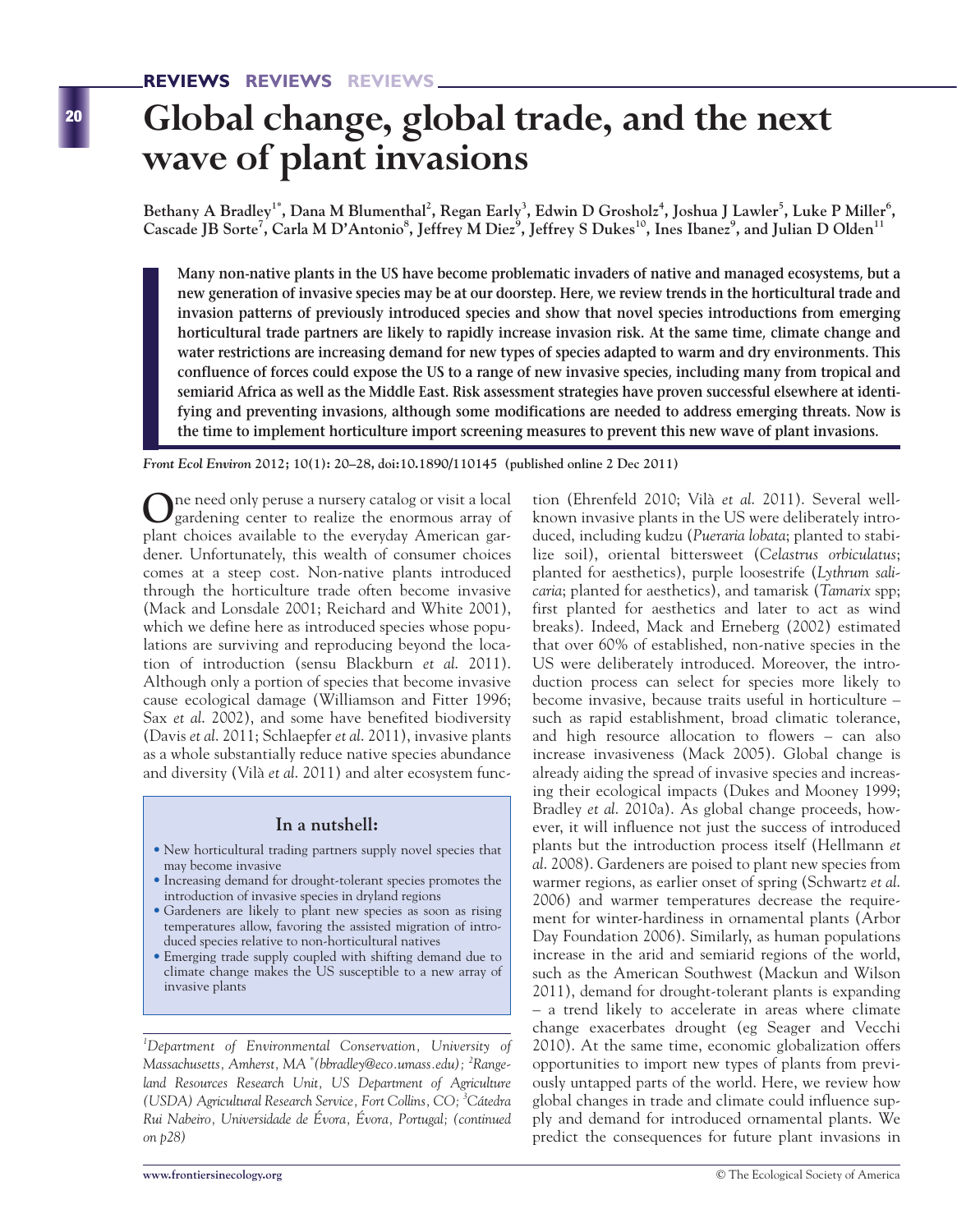**21**

the conterminous US and conclude with a review of policy changes that could mitigate this new generation of invasions.

## ■ Supply: identifying emerging trading partners

There is a clear link between increasing amounts of trade and abundance of invasive plant species (Westphal *et al*. 2008; Hulme 2009). In Europe and North Africa, monetary values of imports were one of the best predictors of invasive plant abundance (Vilà and Pujadas 2001), and in the UK, plants more widely available in 20th-century nurseries were more likely to be invasive today (Dehnen-Schmutz *et al*. 2007). As the number of horticultural trading partners with the US ("source" countries) continues to rise, so too will the number of introductions of nonnatives that will later become invasive and potentially problematic (Hulme 2009). Moreover, the rate of introduction of future invasive species is steepest in the early stages of new trade partnerships, due to the sheer volume of novel introductions (Figure 1; Levine and D'Antonio 2003), and may contribute to an "invasion debt" that will be realized decades in the future (Essl *et al*. 2011). As trade partners become established and novel introductions slow, the number of invasive plants emerging from the trading partnership may still rise, but largely as a result of the persistent increase in propagule pressure (Lockwood *et al*. 2005) as more and more individuals of a given species are planted throughout the landscape. The greatest risk of new invasive plants arriving in the US is therefore likely to come from emerging trade partners.

We identified emerging and established sources of nursery plant imports to the US using the US Department of Agriculture's (USDA's) global agricultural trade system online database (USDA 2011). Nursery product categories assessed included bulbs and roots, trees and shrubs, herbaceous perennials, unrooted vines, and mosses and lichens, but excluded any plant identified by name (eg azaleas). We compiled import dollar value by country from 1989 (the first year of record) through 2010 (all dollar amounts hereafter are in US\$). We defined "emerging" trade partners as countries with an increasing trend during the period of record, but an average import value of less than \$100 000 per year from 2000–2010. "Established" trade partners had an average import value of greater than \$100 000 per year from 2000–2010. This threshold divided the pool of nursery plant trade partners roughly in half. We then determined whether invasive plants have arrived from predominantly emerging or established trade partners by assessing the countries comprising the native ranges for 2608 invasive plants in the US as documented by the USDA (USDA ARS 2011; USDA NRCS 2011).

We identified a total of 42 emerging trade partners, clustered mainly across tropical regions, the Middle East, and Eastern Europe (Figure 2a). Global imports of unnamed (ie non-varietal) nursery plants were valued at more than \$250 million in 2010; only \$4 million of those imports



*Figure 1. New influxes of non-native invasive species are most prominent in the early stages of new trade partnerships. With established trade partners, invasions continue to rise with increase in trade, but at a slower rate. Adapted from Levine and D'Antonio (2003).*

were from emerging trade partners. However, imports from emerging trade partners are on the rise as compared with those from established partners: trade value from emerging sources rose by 69% from 2000–2010, while imports from established sources declined by 9% over the same period.

The average invasive plant in the US had only 29% of its native range in emerging countries (Figure 2b) versus 54% in established countries (Figure 2c), supporting previous findings that more trade leads to more invasive species (Vilà and Pujadas 2001; Levine and D'Antonio 2003; Westphal *et al*. 2008). In addition, more than a quarter of invasive plants in the US have native ranges that do not include any emerging trade partners (Figure 2b). The low contribution of emerging trade partners to the current complement of invasive plants in the US implies that there is considerable scope for further invasive species introductions from these countries.

# **n** Demand: xeriscaping and invasion of dryland **regions**

Although drylands can be heavily impacted by invasive species, the number of species that have invaded such systems is low when compared with that in more mesic regions (Figure 3a). Furthermore, within dryland regions, many invasive species are restricted to relatively wet areas (Stohlgren *et al*. 1998). The limited number of invasive species established in dryland regions is probably due to a combination of historically low human population density – and therefore lower propagule pressure (Lockwood *et al*. 2005) – and historical preferences for species from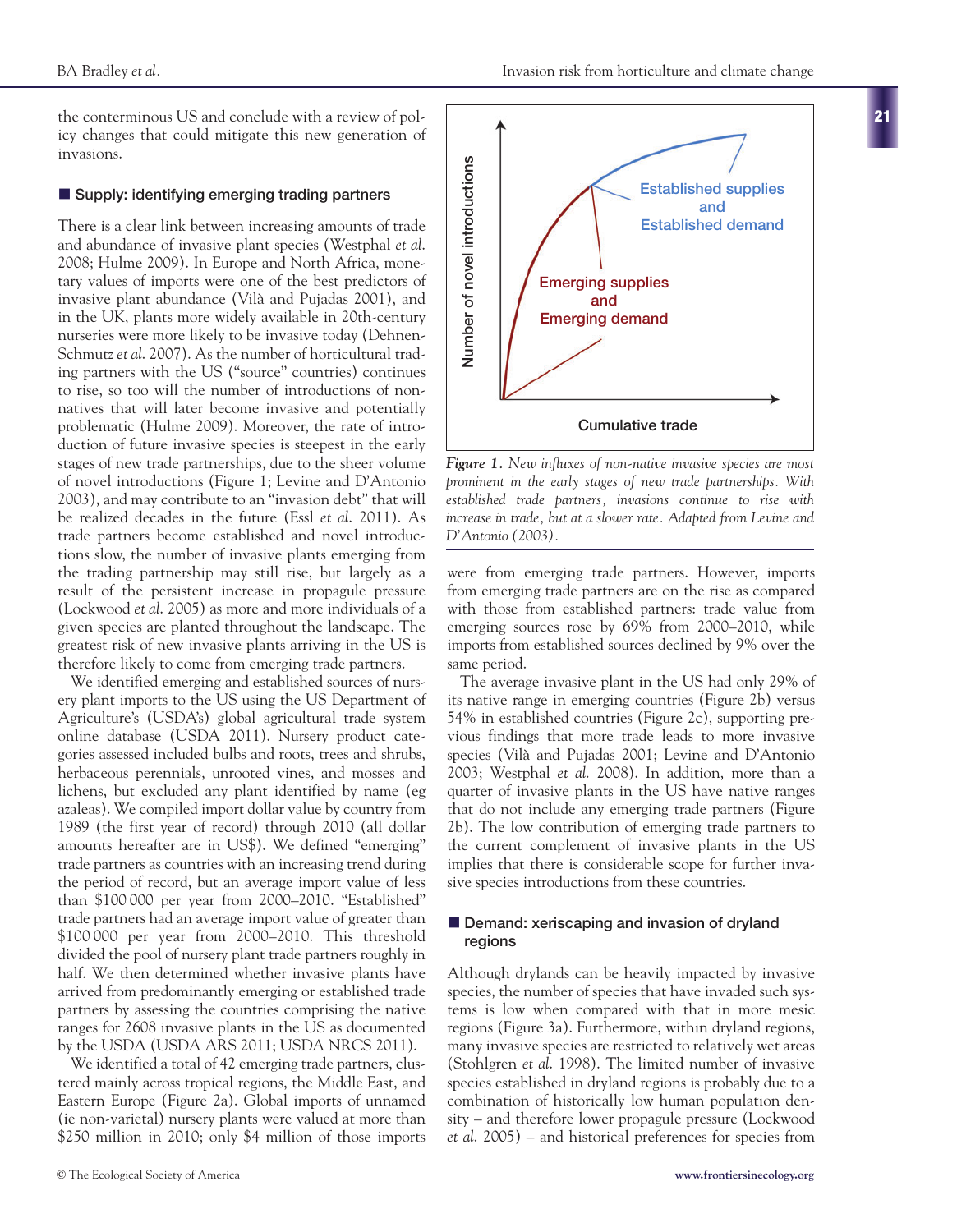

*Figure 2. Currently emerging and established horticultural trade partners, and contributions of those trade partners to US invasive plants. (a) Emerging partners (shown in red) currently average less than \$100 000 yr–1 in trade value, but imports are increasing. Established partners (shown in blue) currently average more than \$100 000 yr–1 in trade value. (b) Relatively few of the current invasive plant species in the US are native to emerging trade regions. (c) Many of the current US invasive plants are primarily native to established trade regions.*

mesic environments (Hilaire *et al*. 2008). Both of those trends are changing. Rapidly expanding human populations in dryland areas (Mackun and Wilson 2011) have not only created new gardens and planted more nonnative species, but in the process have also had to contend with limited water supplies (Palmer *et al*. 2008). In many areas, particularly those at lower latitudes, climate change is expected to further reduce water available for human use (Palmer *et al*. 2008; Seager and Vecchi 2010). Water limitations have already led to restrictions on

water use for gardening and greater use of drought-tolerant species for landscaping in the US (Figure 3b; Hilaire *et al*. 2008).

A large portion of residential water use in dryland regions is directed toward lawn and garden maintenance (eg 30–40% in California; Gleick 1996). Xeriscaping – the use of drought-tolerant plants in landscaping – can reduce that water use by as much as 76% (Sovocool *et al*. 2006). Furthermore, because many of the aesthetic considerations determining the appeal of xeriscapes depend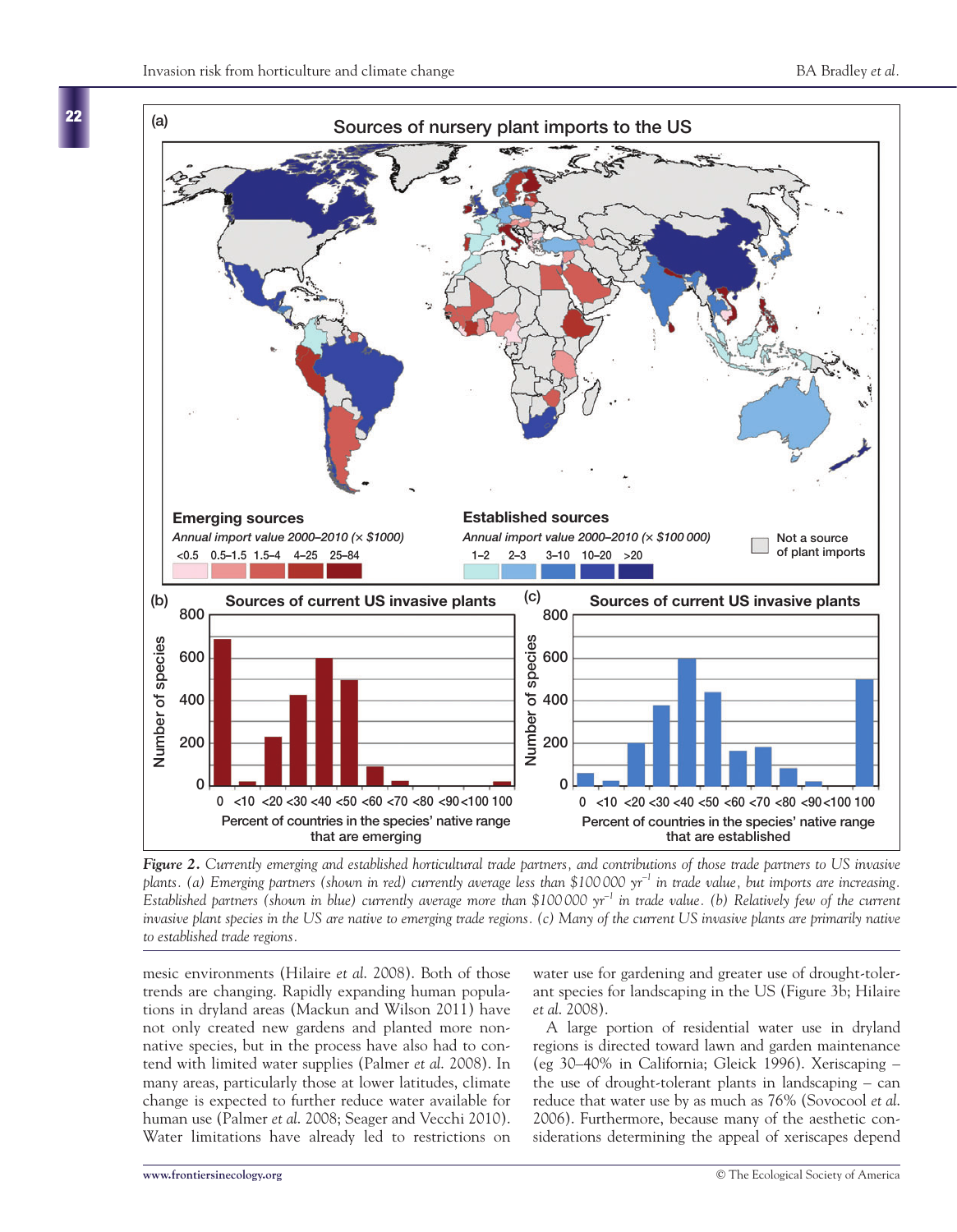**23**



*Figure 3. Expansion of xeriscaping demand could generate new species introductions. (a) The floras of the West and Southwest deserts – the areas most likely to receive new, water-tolerant ornamental species – currently have the smallest percentages of introduced plant species. (b) A xeriscaped yard in the Sonoran Desert with predominantly introduced species native to the Chihuahuan Desert in Mexico. (c) A survey of nine nursery catalogs revealed that most species marketed as "drought-tolerant" are introduced. One nursery specializing in drought-tolerant species increased its selection of species between 2000 and 2011; encouragingly, most of the new species were natives.*

on the types of plants used (Hilaire *et al*. 2008), acceptance of xeriscaping could increase as the availability and variety of drought-tolerant species grows. Unfortunately, increasing the availability and variety of non-native, drought-tolerant species could also increase the probability of introducing species capable of invading dryland regions.

To quantify the potential of xeriscaping as a source of new invasive plants, we tabulated the number of plants being marketed for this practice. First, we identified nine nurseries in the US that advertise more than ten "xeriscape", "drought-tolerant", or "water-wise" plant species (henceforth collectively referred to as "droughttolerant" species). Using the USDA PLANTS Database (USDA NRCS 2011) and other online sources, we then identified the origin (native or introduced) of 731 drought-tolerant species (Figure 3c). We found that more than half (401) of the drought-tolerant species were nonnative, suggesting that many species that, in the future, will become invasive in dryland regions of the US may already have arrived and are increasingly being planted.

To explore how the xeriscaping industry may be changing, we requested catalogs from previous years from our nine nursery sources, but received catalogs from only one, a nursery that specializes in drought-tolerant plants. For this source, we tabulated the number of native and introduced drought-tolerant species by year. We found that while the nursery expanded its drought-tolerant species offerings by 37% between 2005 and 2011, almost all of the newly offered species were native to the US (Figure 3c).





This is a somewhat encouraging trend. Together with the wide availability of native drought-tolerant plants (330) available across sources, it suggests considerable potential to supply the xeriscaping demand with US native species. Although these species may not be native to the particular US deserts in which they are planted, species introduced from one North American region to another are seldom reported as becoming problematic invaders (Mueller and Hellmann 2008). Thus, the focus on US native plants by the xeriscaping industry may help prevent detrimental intercontinental invasions.

# ■ Demand: shifting hardiness zones and the **American gardener**

In addition to the specific demands for drought-tolerant species, climate change could stimulate an overall increase in the demand for new horticultural species that thrive in new, warmer climates. Rising temperatures are already causing US "hardiness zones" (temperature isoclines defined by the USDA) to shift (Arbor Day Founda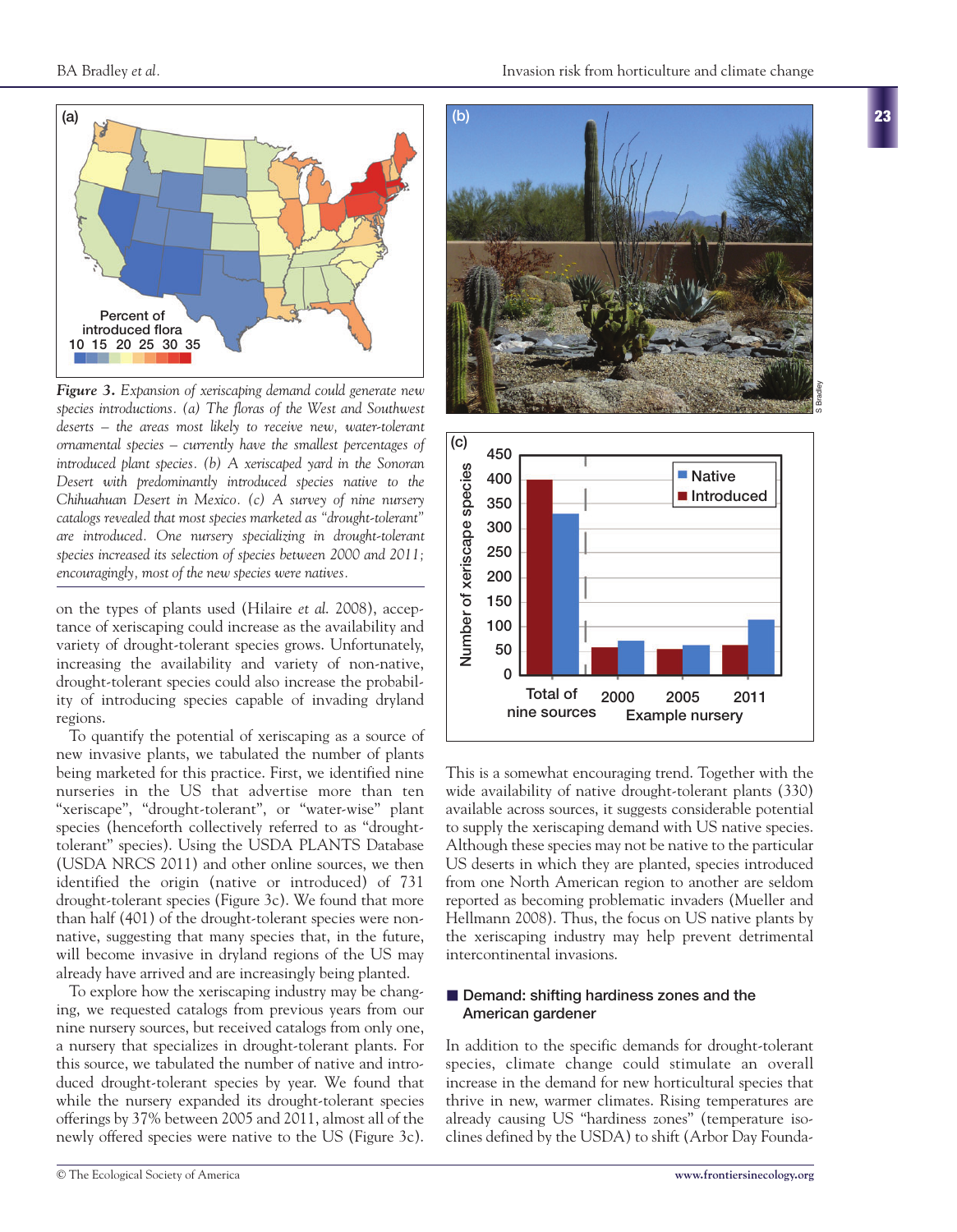**24**



*Figure 4. Climate change is likely to shift hardiness zones northward and upward in elevation, increasing the land area in warm zones and altering demand for horticulture species. (a) Hardiness zones in the US, based on average climate from 1961–1990 and based on projected average climate from 2040–2069 (color scheme after that of Arbor Day Foundation 2006). (b) Change in land area of hardiness zones. (c) Total land area in each hardiness zone by 2040–2069.*

tion 2006) and the growing season to lengthen (Schwartz *et al*. 2006). The horticulture industry is likely to expand the array of available species in expectation of, and in response to, this new consumer demand (Figure 3c). Building on the analysis of updated hardiness zones (Arbor Day Foundation 2006), we explored how projected changes in climate will affect the distribution of plant hardiness zones over the next 40 years and how shifts in the land area of hardiness zones might influence demand.

Hardiness zones are regions delineated by average minimum annual temperatures that provide gardeners and landscape designers with guidance on which plants can be grown in which parts of the US (Cathey 1990). We mapped current hardiness zones using the PRISM (Parameter-elevation Regressions on Independent Slopes Model) 4-km resolution average temperature dataset from 1961–1990 (Daly *et al*. 2004) classified into 5.6˚C bins defined by the USDA (Cathey 1990). To match the spatial resolution of projected future climate, we aggregated the PRISM data to 0.125˚ spatial resolution (approximately 12  $km^2$  in the US). We mapped potential future hardiness zones using averaged projections from 16 different general circulation models run for a mid–high (Special Report on Emissions Scenarios [SRES] A2) greenhousegas emissions scenario for the period from 2040–2069. Statistically downscaled climate projections at 0.125˚ resolution were provided by the Climate Wizard project (Girvetz *et al*. 2009). For mapping both the current and projected future hardiness zones, we calculated annual minimum temperatures using average temperature of the coldest month based on an empirical relationship between the two (Prentice *et al*. 1992).

Hardiness zones in the US are likely to shift substantially northward over the next 40 years (Figure 4a). This will result in an expansion of the warmer zones (particularly zones 6 and 8–11), a contraction of some of the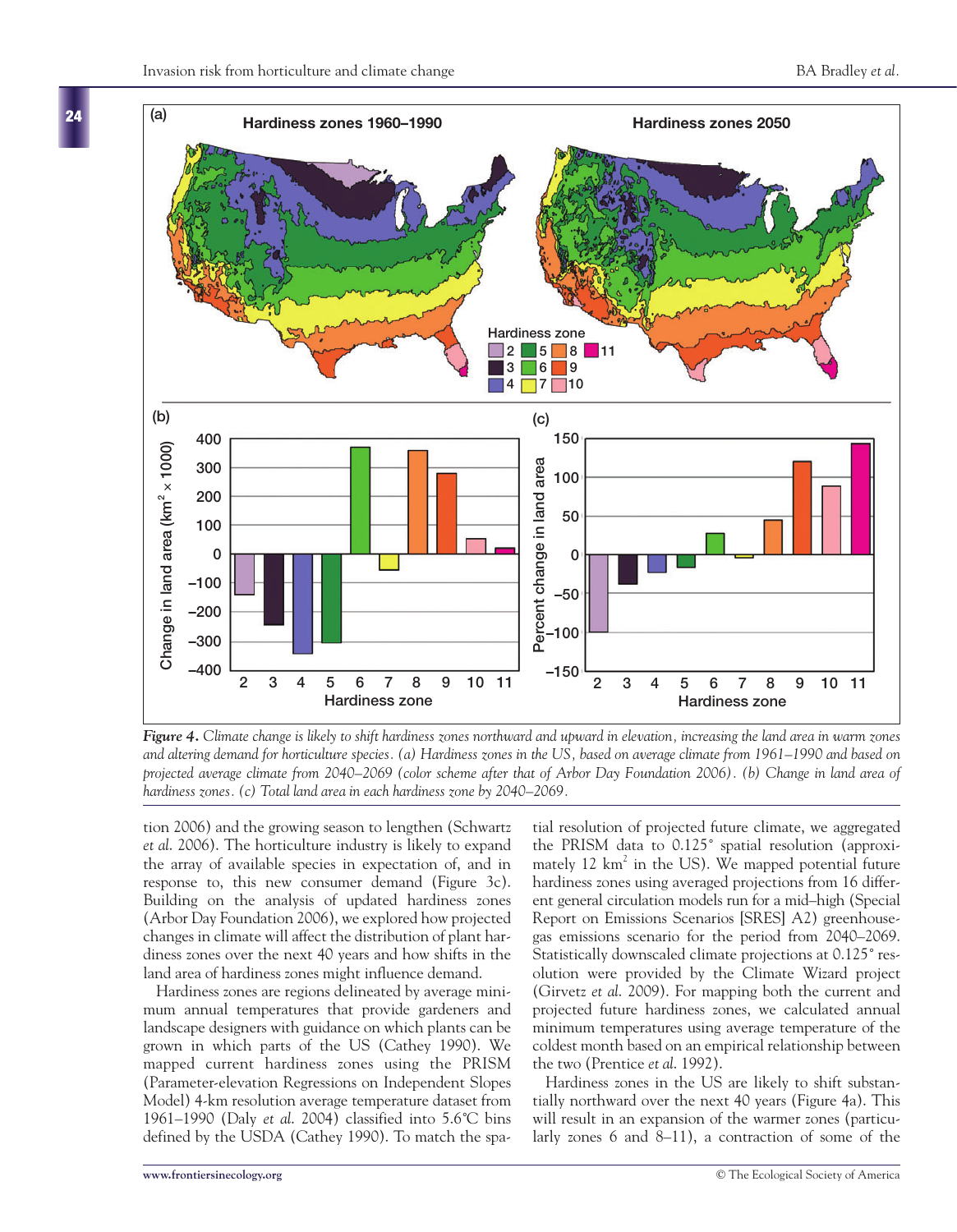*Figure 5. Supplies of novel species from emerging trade partners could meet increasing demand for species adapted to warm and dry environments. (a) Current hardiness zones of emerging source countries are skewed toward warmer climates. (b) Current mean annual precipitation of emerging source countries includes some of the driest areas on Earth.*

cooler zones (zones 3–5), and the near-complete loss of zone 2, currently the coldest zone in the conterminous US (Figure 4b). With concerted planting efforts, gardeners are already helping garden plants to shift their geographic distributions into newly suitable climatic regions ahead of non-propagated species (Van der Veken *et al*. 2008). Many invasive species are unintentionally taken along for the ride (Maki and Galatowitsch 2004), whereas others are actively planted in regions forecast to become suitable for invasion with climate change (eg Bradley *et al*. 2010b). Unless assisted migration is also used for native species (Richardson *et al*. 2009), these trends raise the prospect that both existing and new invasive species may be better able to shift their ranges to align with new climatic conditions, pre-empting and possibly precluding the establishment of native species. Of further concern for invasive species biologists and managers are the novel sets of species that could be introduced in response to increasing demand for heat-tolerant species: warm hardiness zones 8 and 9 are projected to expand by 45% and 120%, respectively, and are likely to cover a substantial portion of US land area by 2050 (Figure 4c). In regions such as these, the performance of many native species will be compromised as the climate warms beyond species' current tolerance (Walther 2004). Introducing non-native species that are pre-adapted to the new climatic conditions in these regions, and can thus outperform native species, further increases the odds of invasion.

## ■ The intersection of supply and demand

The intersection of emerging supply and demand forces creates considerable motivation for novel species introductions and poses the greatest risk for a new wave of plant invasions into the US (Figure 1). Emerging trade partners (and sources of novel species) included clusters of nations in warm tropical regions and several arid regions of the Middle East and Africa (Figure 2). At the same time, demand for new species is increasing in dryland regions and is also likely to expand in warmer US hardiness zones (Figure 4).

To test how emerging supply and demand might overlap, we created a map of global hardiness zones at 10-arcminute resolution using the same criteria as for the US hardiness zones. Species are generally expected to become naturalized in areas with similar climatic conditions to that of their native range (eg Thuiller *et al*. 2005). Indeed, the hardiness zones where non-native species have become naturalized in the US have historically tended to match their native hardiness zones (see WebPanel 1 and

**25**



WebFigure 1), so it is reasonable to expect this trend to continue in the future. We therefore explored the degree of matching between future climatic conditions in the US (2050, represented by mean conditions between 2040 and 2069) and historical conditions in established and emerging trade partners (represented by mean conditions between 1961 and 1990). We used historical conditions in source countries based on the assumption that plants selected for the horticulture trade are adapted to historical climatic conditions in their source countries. The hardiness zones of emerging trade partners are strongly skewed toward warmer climates (higher hardiness zone numbers; Figure 5a), even more so than those of established trade partners. The land area of source countries in zones 6–10, which collectively represent the greatest increase in future US land area, increases by 31% with the addition of emerging trade partners. These emerging partners also tend to be in drier parts of the world (Figure 5b). Although established trading partners already include large areas with relatively low precipitation, source-country land area receiving less than 20 cm of precipitation per year – equivalent to climates such as those of Las Vegas, Nevada and Phoenix, Arizona – increases by 44% with the addition of emerging trade partners. These patterns suggest that emerging plant trade partners are well poised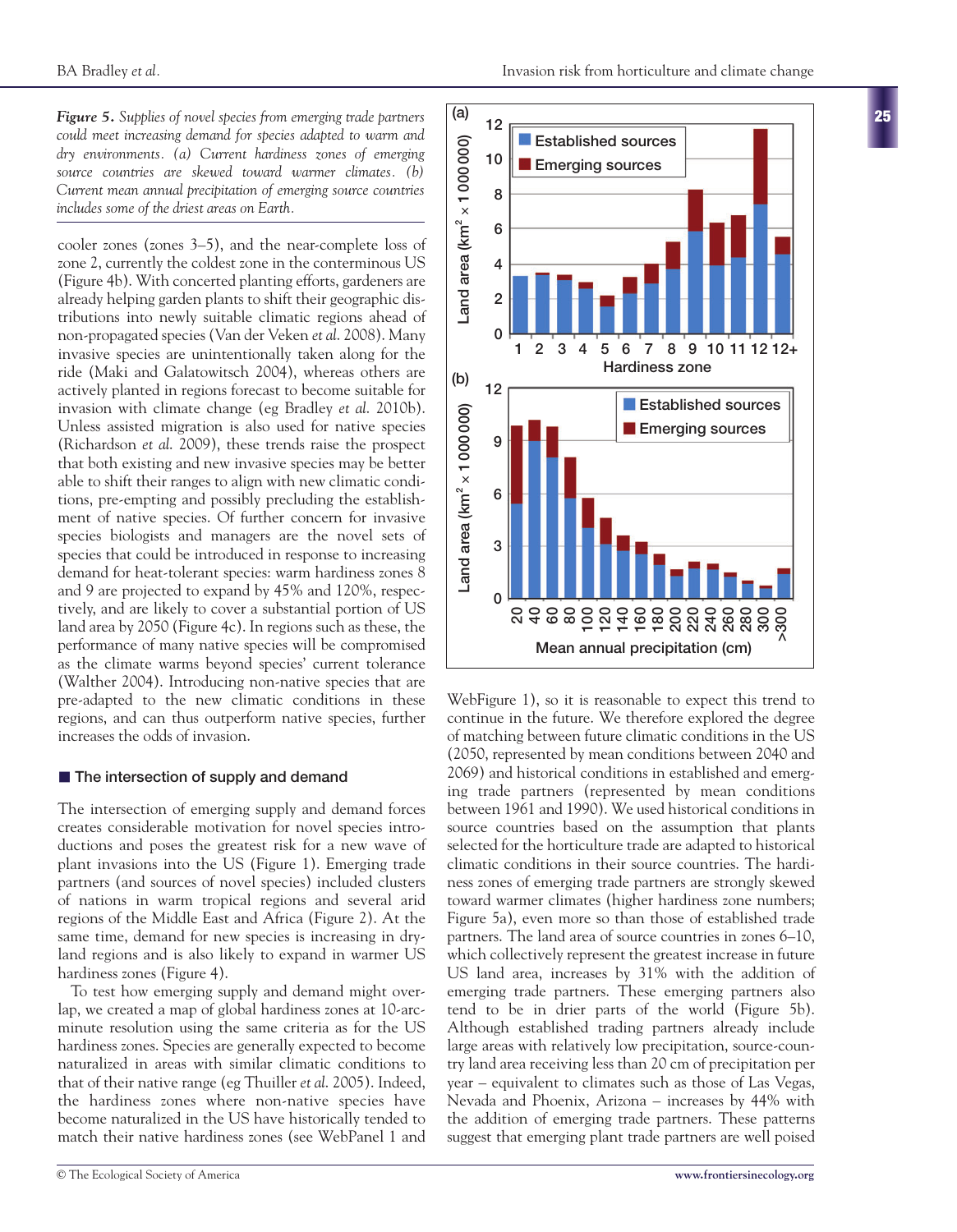to supply the very drought- and heat-tolerant species that nurseries in the US are, or will soon be, looking to sell. We predict that the strong overlap of emerging supply and emerging demand could lead to a sharp rise in introductions of new invasive species (Figure 1).

#### ■ Management, policy, and stakeholder solutions

Identifying invasive plants before they arrive is crucial for preventing damage to native biodiversity. Post-introduction control of established species may not repair the desired ecosystem functions because invasive species, combined with other elements of global change, may have already altered biotic interactions (Schlaepfer *et al*. 2011). Currently, under the US Plant Protection Act (Public Law 106-224), plant importation conforms to a "Black List", which labels plants as "prohibited" or "restricted" after they are proven harmful. This policy is akin to closing the barn door after the horse has bolted, however, and will prove particularly ineffective if, as we predict, changing supply and demand forces facilitate a new generation of introductions. In contrast, "Green List" (or "White List") approaches – based on weed risk assessments (WRAs) – have been used in countries such as Australia and New Zealand (Perrings *et al*. 2005). Predictors of invasive plants include whether the species has a history of invasion elsewhere, climate matching, and reproduction and dispersal strategies (Pheloung *et al*. 1999). WRA scores have repeatedly been shown to have good predictive power for separating out invasives from the array of horticultural import species (see examples in McClay *et al*. 2010) and provide a clear economic benefit (Keller *et al*. 2007). The Animal and Plant Health Inspection Service (APHIS) branch of the USDA has proposed a new rule for plant imports that would add the category "NAPPRA" ("Not authorized pending pest risk analysis") to the Plant Protection Act (USDA APHIS 2009). The NAPPRA rule would require APHIS to perform a WRA at the request of plant importers on taxa that have previously not been imported, and then determine whether the plant should be accepted or prohibited (USDA APHIS 2009). If implemented, this rule would represent a major positive step in the long-term prevention of new invasive species.

One concern with WRA efficacy – in light of emerging, novel invasives – arises because a major component of risk assessment considers whether the species has a history of invasion elsewhere (Pheloung *et al*. 1999). Emerging US trade partners are unlikely to have longestablished trade relations with other parts of the world, so the invasiveness of species supplied by these partners will be unknown. This lack of information should not be mistaken for a lack of invasiveness, and WRAs will have to be adjusted accordingly for emerging trade partners. In addition, the climate-matching criteria of WRAs should be applied to both current and future climate conditions of the recipient region.

The US horticulture industry is among the most important players in the prevention of future invasions, and increasing awareness of invasive species among nursery professionals is a critical step. The St Louis Declaration (Baskin 2002) made an important contribution toward identifying ways the horticulture industry can help, but the information has reportedly not reached industry professionals (Burt *et al*. 2007). The voluntary codes of conduct in the Declaration would reduce invasions by encouraging nursery professionals to assess invasive potential of new plants before selling them and to promote native species in breeding programs. Many nursery professionals will discourage customers from planting known invasive species and will phase out plants known to be invasive but often lack information on which species are problematic (Burt *et al*. 2007). Links between invasive plant managers and the horticulture industry need to be strengthened to promote better dissemination of that information (D'Antonio *et al*. 2004; Peters *et al*. 2006). The trade in drought-tolerant species – which is ultimately driven by environmental concerns (Hilaire *et al*. 2008) but presents novel environmental risks for dryland regions (Figure 3) – may afford a particularly good opportunity for education. Preferential use of species for xeriscaping that are native to the US, and especially to the region of planting, would greatly reduce propagule pressure from non-native species. This move might be attractive to environmentally conscious gardeners and horticultural companies.

Finally, the horticulture industry can take proactive steps to aid risk assessment and prevention, such as providing needed information to WRAs based on field trials and identifying and ceasing production of plants that escape cultivation easily (Mack 2005). Furthermore, the horticulture industry can help fight range expansion of invasive plants by stopping the sale of plants known to be invasive elsewhere in the US. Collaborative groups involving representatives from the horticultural industry, nursery and landscape organizations, regulatory agencies, and non-governmental organizations are now working toward limiting the sales of invasive plants, in part by developing lists of non-invasive alternatives (eg Cal-HIP 2004).

#### ■ Conclusions

Many lines of evidence suggest that global change will, on average, increase risk of plant invasion (Dukes and Mooney 1999; Bradley *et al*. 2010a). Here, we identify another risk – one that policy can effectively address. Climate change is likely to increase demand for droughtand heat-tolerant landscaping plants in the US. Emerging trade partners have warm, dry climates that are well matched to this future demand and could supply many new and potentially invasive species. This emerging threat intensifies the need for preemptive screening of nursery stock species prior to import. Although the numbers and abundance of invasive species already in the US

**26**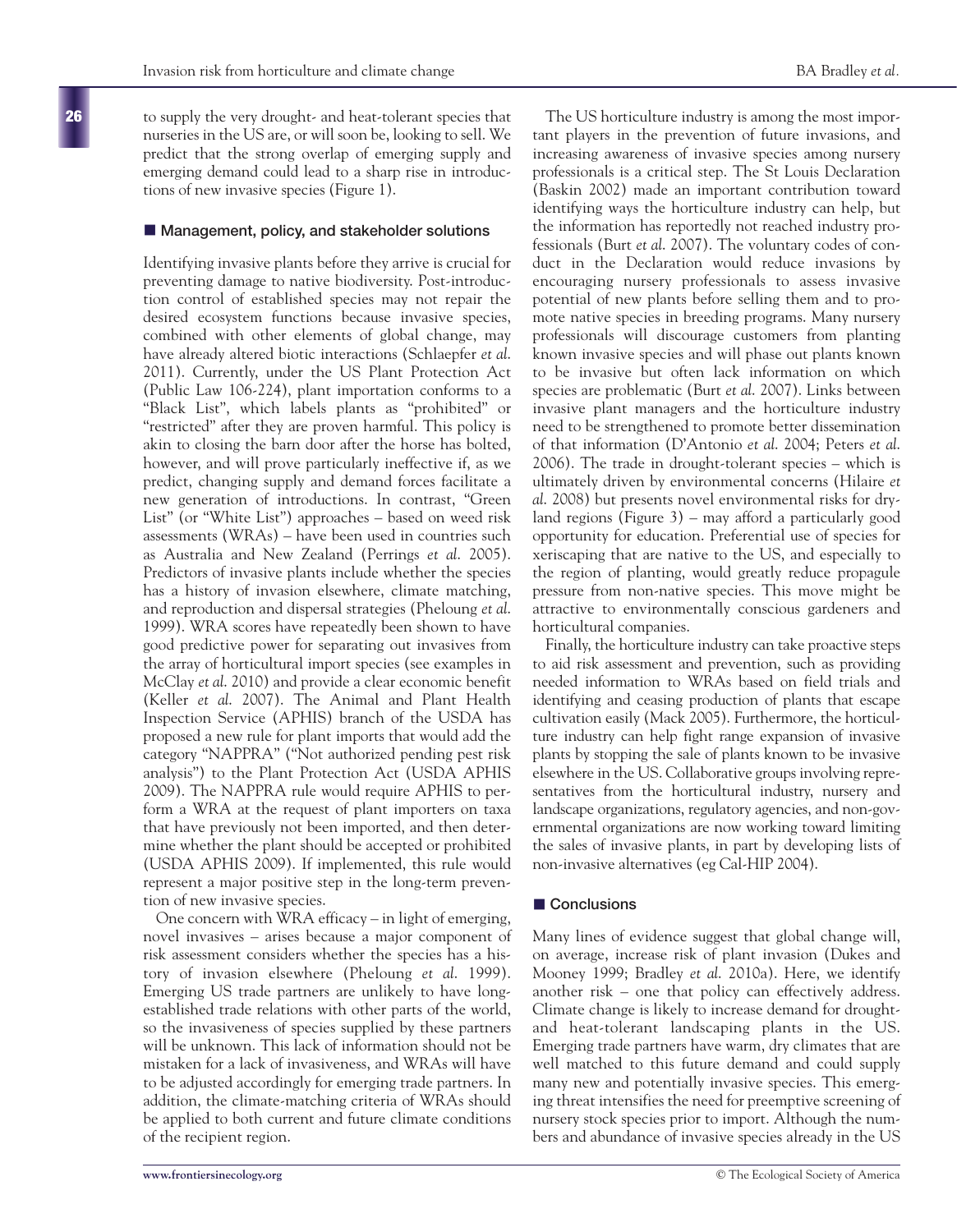might engender complacency, we suggest that active management of new invasion risks will remain important well into the future.

#### ■ Acknowledgements

Many thanks to M McCutchen for help compiling data on drought-tolerant species and to S Jones for early discussions. E Brusati and M Smith provided helpful comments on earlier versions of this manuscript. This review was conducted as part of the Climate & Invasions Working Group with support provided by the National Center for Ecological Analysis and Synthesis, a Center funded by the National Science Foundation (grant #EF-0553768), the University of California, Santa Barbara, and the State of California. We gratefully acknowledge the modeling groups, the Program for Climate Model Diagnosis and Intercomparison (PCMDI), and the World Climate Research Programme's (WCRP's) Working Group on Coupled Modelling (WGCM) for their roles in making available the WCRP Coupled Model Intercomparison Project 3 (CMIP3) multi-model dataset. Support of this dataset is provided by the Office of Science, US Department of Energy.

#### $\blacksquare$  References

- Arbor Day Foundation. 2006. New arborday.org hardiness zone map reflects warmer climate. www.arborday.org/media/zones.cfm. Viewed 30 Sep 2011.
- Baskin Y. 2002. The greening of horticulture: new codes of conduct aim to curb plant invasions. *BioScience* **52**: 464–71.
- Blackburn TM, Pysek P, Bacher S, *et al*. 2011. A proposed unified framework for biological invasions. *Trends Ecol Evol* **26**: 333–39.
- Bradley BA, Blumenthal DM, Wilcove DS, *et al*. 2010a. Predicting plant invasions in an era of global change. *Trends Ecol Evol* **25**: 310–18.
- Bradley BA, Wilcove DS, and Oppenheimer M. 2010b. Climate change increases risk of plant invasion in the eastern United States. *Biol Invasions* **12**: 1855–72.
- Burt JW, Muir AA, Piovia-Scott J, *et al*. 2007. Preventing horticultural introductions of invasive plants: potential efficacy of voluntary initiatives. *Biol Invasions* **9**: 909–23.
- Cal-HIP (California Horticultural Invasive Prevention). 2004. California horticultural invasive prevention partnership. www.plantright.org. Viewed 30 Sep 2011.
- Cathey HM. 1990. USDA plant hardiness zone map. Washington, DC: US National Arboretum. Miscellaneous publication 1475.
- D'Antonio CM, Jackson NE, Horvitz CC, *et al*. 2004. Invasive plants in wildland ecosystems: merging the study of invasion processes with management needs. *Front Ecol Environ* **2**: 513–21.
- Daly C, Gibson WP, Doggett M, *et al*. 2004. Up-to-date monthly climate maps for the conterminous United States. 14th American Meterological Society Conference on Applied Climatology; 13–16 Jan 2004; Seattle, WA. Portland, OR: PRISM Climate Group, Oregon State University.
- Davis M, Chew MK, Hobbs RJ, *et al*. 2011. Don't judge species on their origins. *Nature* **474**: 153–54.
- Dehnen-Schmutz K, Touza J, Perrings C, *et al*. 2007. A century of the ornamental plant trade and its impact on invasion success. *Divers Distrib* **13**: 527–34.

Dukes JS and Mooney HA. 1999. Does global change increase the

success of biological invaders? *Trends Ecol Evol* **14**: 135–39.

- Ehrenfeld JG. 2010. Ecosystem consequences of biological invasions. In: Futuyma DJ, Shafer HB, and Simberloff D (Eds). Annual review of ecology, evolution, and systematics, vol 41. Pale Alto, CA: Annual Reviews.
- Essl F, Dullinger S, Rabitsch W, *et al*. 2011. Socioeconomic legacy yields an invasion debt. *P Natl Acad Sci USA* **108**: 203–07.
- Girvetz EH, Zganjar C, Raber GT, *et al*. 2009. Applied climatechange analysis: the Climate Wizard tool. *PLoS ONE* **4**: e8320; doi:10.1371/journal.pone.0008320.
- Gleick PH. 1996. Basic water requirements for human activities: meeting basic needs. *Water Int* **21**: 83–92.
- Hellmann JJ, Byers JE, Bierwagen BG, *et al*. 2008. Five potential consequences of climate change for invasive species. *Conserv Biol* **22**: 534–43.
- Hilaire RS, Arnold MA, Wilkerson DC, *et al*. 2008. Efficient water use in residential urban landscapes. *Hortscience* **43**: 2081–92.
- Hulme PE. 2009. Trade, transport and trouble: managing invasive species pathways in an era of globalization. *J Appl Ecol* **46**: 10–18.
- Keller RP, Lodge DM, and Finnoff DC. 2007. Risk assessment for invasive species produces net bioeconomic benefits. *P Natl Acad Sci USA* **104**: 203–07.
- Levine JM and D'Antonio CM. 2003. Forecasting biological invasions with increasing international trade. *Conserv Biol* **17**: 322–26.
- Lockwood JL, Cassey P, and Blackburn T. 2005. The role of propagule pressure in explaining species invasions. *Trends Ecol Evol* **20**: 223–28.
- Mack RN. 2005. Predicting the identity of plant invaders: future contributions from horticulture. *Hortscience* **40**: 1168–74.
- Mack RN and Erneberg M. 2002. The United States naturalized flora: largely the product of deliberate introductions. *Ann MO Bot Gard* **89**: 176–89.
- Mack RN and Lonsdale WM. 2001. Humans as global plant dispersers: getting more than we bargained for. *BioScience* **51**: 95–102.
- Mackun P and Wilson S. 2011. Population distribution and change: 2000 to 2010. Washington, DC: US Census Bureau.
- Maki K and Galatowitsch S. 2004. Movement of invasive aquatic plants into Minnesota (USA) through horticultural trade. *Biol Conserv* **118**: 389–96.
- McClay A, Sissons A, Wilson C, *et al*. 2010. Evaluation of the Australian weed risk assessment system for the prediction of plant invasiveness in Canada. *Biol Invasions* **12**: 4085–98.
- Mueller JM and Hellmann JJ. 2008. An assessment of invasion risk from assisted migration. *Conserv Biol* **22**: 562–67.
- Palmer MA, Liermann CAR, Nilsson C, *et al*. 2008. Climate change and the world's river basins: anticipating management options. *Front Ecol Environ* **6**: 81–89.
- Perrings C, Dehnen-Schmutz K, Touza J, *et al*. 2005. How to manage biological invasions under globalization. *Trends Ecol Evol* **20**: 212–15.
- Peters WL, Meyer MH, and Anderson NO. 2006. Minnesota horticultural industry survey on invasive plants. *Euphytica* **148**: 75–86.
- Pheloung PC, Williams PA, and Halloy SR. 1999. A weed risk assessment model for use as a biosecurity tool evaluating plant introductions. *J Environ Manage* **57**: 239–51.
- Prentice IC, Cramer W, Harrison SP, *et al*. 1992. A global biome model based on plant physiology and dominance, soil properties and climate. *J Biogeogr* **19**: 117–34.
- Reichard SH and White P. 2001. Horticulture as a pathway of invasive plant introductions in the United States. *BioScience* **51**: 103–13.
- Richardson DM, Hellmann JJ, McLachlan JS, *et al*. 2009. Multidimensional evaluation of managed relocation. *P Natl Acad Sci USA* **106**: 9721–24.
- Sax DF, Gaines SD, and Brown JH. 2002. Species invasions exceed